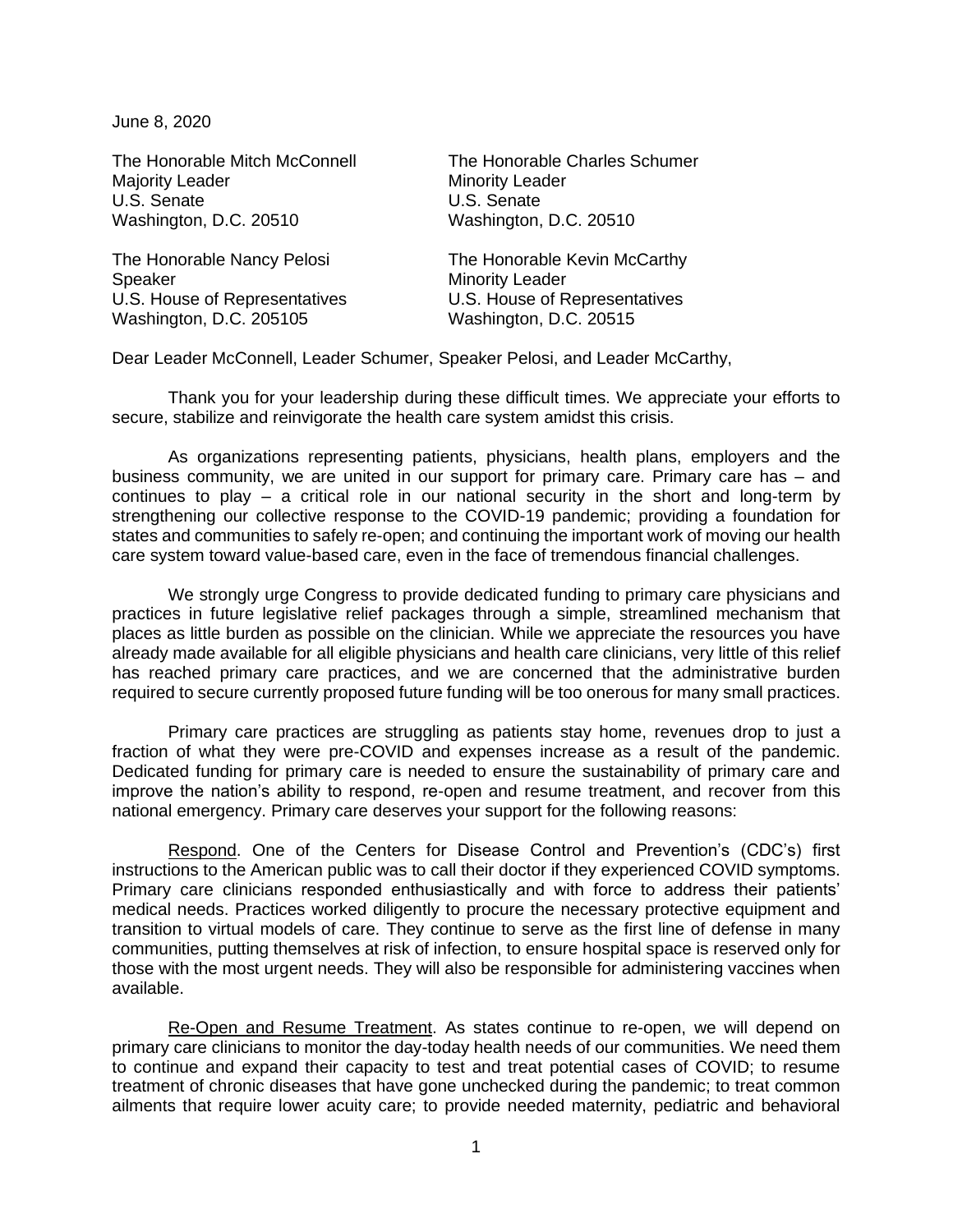health care; and so much more. Re-opening our communities and meeting the ongoing health care needs of patients and families, in a measured, safe way depends on a strong primary care infrastructure.

Recover. To continue the momentum created by decades of effort, we will need primary care practices to not only survive the pandemic, but to continue to invest in new models of care. Their ongoing commitment to value-based care is vital to ensure we recover in a way that is not just a return to the status quo, but a step forward for patients and our nation's health care system.

Without action by Congress, primary care practices across the country may close over the coming weeks and months, further exacerbating primary care shortages and leaving some communities without access to care. This will jeopardize our COVID response, weakening our ability to protect patients, not just from this pandemic, but other public health emergencies in the future.

Thank you for your consideration of this request.

Sincerely,

Aledade

Alliance of Community Health Plans

American Academy of Family Physicians

American College of Obstetricians and Gynecologists

American College of Physicians

Association for Community Affiliated Plans

Better Medicare Alliance

Blue Cross Blue Shield Association

Caregiver Action Network

Direct Primary Care Coalition

Families USA

Mental Health America

National Coalition on Health Care

National Hispanic Medical Association

National Minority Quality Forum

National Partnership for Women & Families